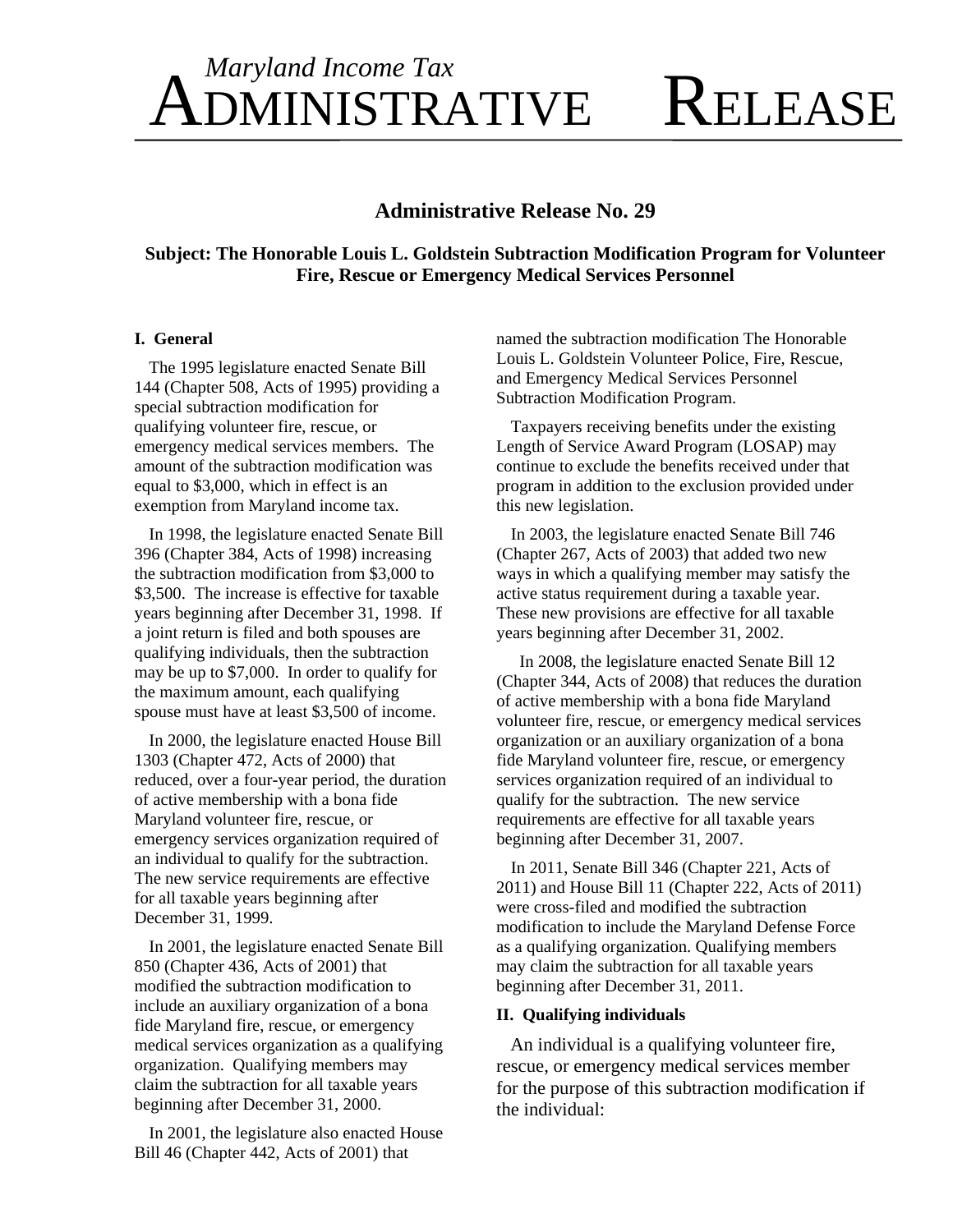**A.** Is an active member of a bona fide Maryland fire, rescue, or emergency medical services organization;

organization of a bona fide Maryland fire rescue, or emergency medical services **B.** Is an active member of an auxiliary organization;

C. Is an active member of the United States Coast Guard Auxiliary; or

D. Is an active member of the Maryland Defense Force;

**E.** Serves the organization in a volunteer **E.** Serves the organization in a volume of the serves on active duty in the capacity without compensation, except nominal expenses or meals;

**F.** Qualifies for active status during the taxable year; and

**G.** Will have been an active member of a bona fide Maryland fire, rescue, or emergency medical services organization, an auxiliary organization of a bona fide emergency services organization, or the United States Coast Guard Auxiliary or the months during the last 10 calendar years b . December 31 of the taxable year Maryland volunteer fire, rescue, or Maryland Defense Force for at least 36

#### **III. Active status**

An individual shall be considered in act status if the person qualifies for active status under:

A. 1. A volunteer fire, rescue, or emergency medical services personnel or auxiliary LOSAP operated by a county or municipal corporation of the state if the LOSAP requires, for active status qualification a minimum of 50 points per different categories; or year and that points be earned in at least two

2. A point system established by a county or municipal corporation that does not operate a volunteer fire, rescue, or emergency medical services personnel or auxiliary LOSAP or by the United States Coast Guard Auxiliary or the Maryland Defense Force to identify active members of a volunteer fire, rescue, or emergency medical services organization or auxiliary organization, if the point system requires for

active status qualification a minimum of 50 points per year and that points be earned in at least two different categories;

B. Has maintained active status for at least 25 , years under a volunteer fire, rescue, or emergency medical services personnel or auxiliary LOSAP or a point system established in lieu of a LOSAP; or

> **C.** For taxable years beginning after December 31, 2002:

> 1. Is a member of the National Guard or other reserve component of the United States armed forces who has been ordered into active military service and who serves on active duty in the armed forces of the United States during the taxable year, or

> 2. Is a civilian or a member of the Merchant Marine on assignment in support of the armed forces of the United States during the taxable year in an area designated as a combat zone by executive order of the President.

### IV. Obligations of the fire, rescue, or emergency medical services organization or auxiliary **organization**

A. The organization shall be required to maintain certain records regarding each individual who will qualify for the subtraction modification. The records will consist of the following:

1. A record of the points earned by each ive individual during each calendar year;

> 2. A report provided to each member identifying the number of points earned in each category by February 15 of the following year; and

3. A report provided to the Maryland State Firemen's Association that includes the names, social security numbers, and points earned by those members qualifying for the subtraction modification by May 1 of the following year.

**B.** On or before October 1 of each year, the Maryland State Firemen's Association shall submit to the Department of Public Safety and Correctional Services and the Comptroller of Maryland a report stating the participation in the point system by the various local subdivisions with the names and social security numbers of individuals who qualified for the subtraction modification under this subsection for the preceding taxable year.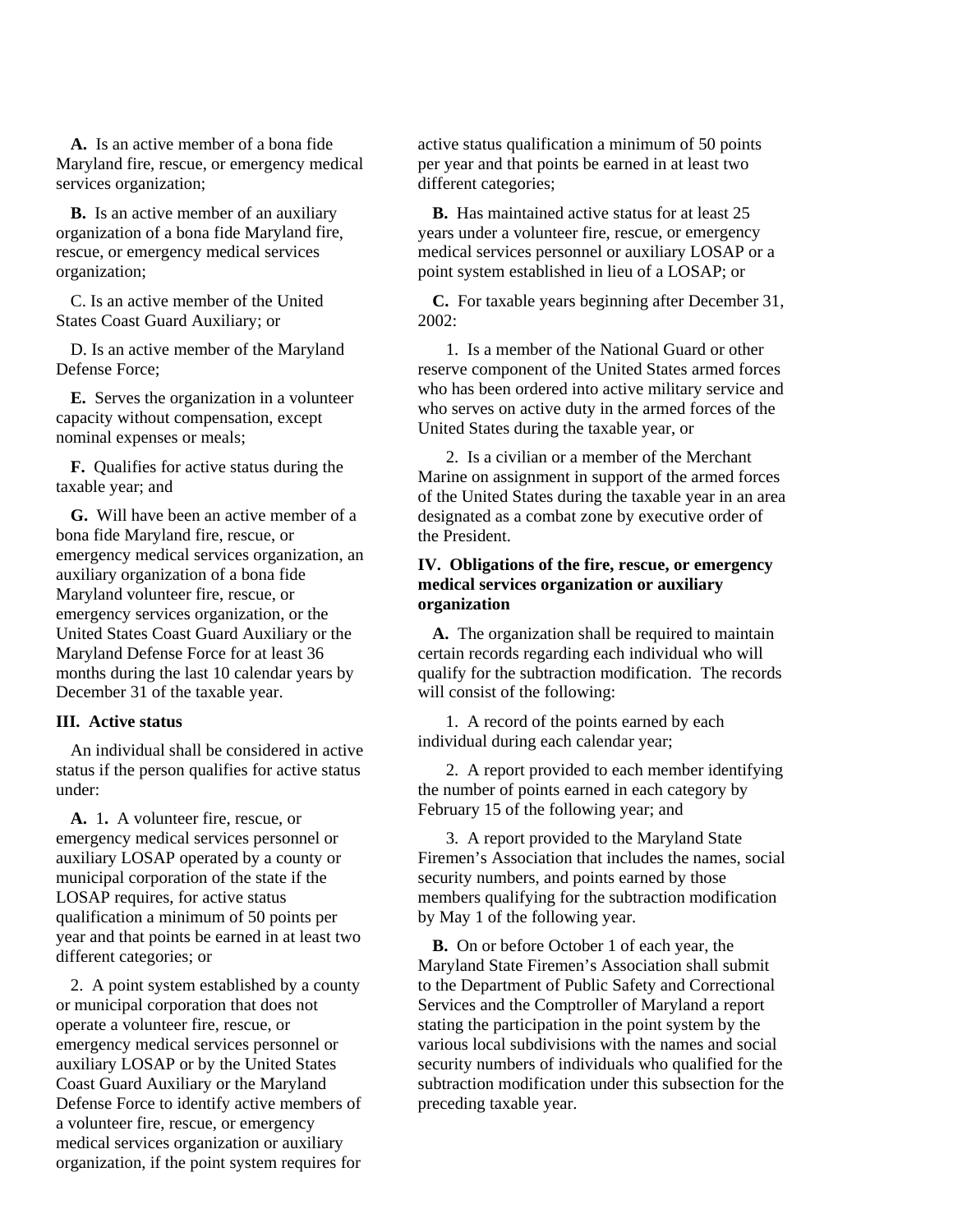#### **V. Filing requirement**

To qualify for the subtraction modification, the individual shall attach to their income tax return a copy of the report r eferred to in IV above. This report will be used by the Comptroller to determine wh ether the individual qualifies for th e subtraction modification. Attached to this release is an example of a form that the individual is required to submit with the return.

#### **. Effective date VI**

Except as provided in I above, the subtraction modification is effective for all taxable years beginning after December 31, 1995.

Revised: June 2011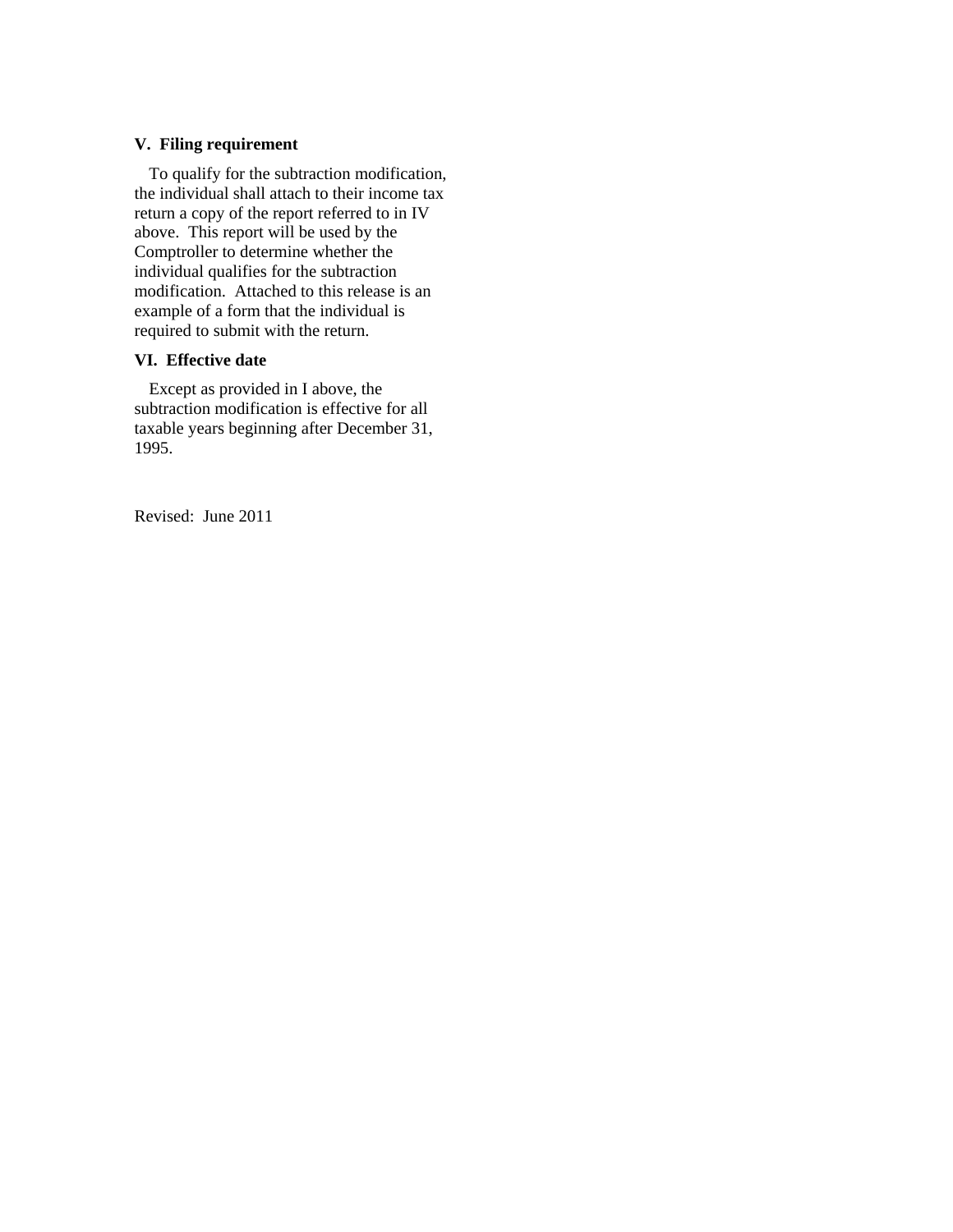

Revenue Administration Center Annapolis, Maryland 21411-0001

Telephone: 410-260-7980 or **1-800-MD TAXES**

## **taxhelp@comp.state.md.us**

### **www.marylandtaxes.com**

For the deaf or hard of hearing: call via Maryland Relay at 711 in Maryland or 1-800-735-2258

If you need reasonable accommodation for a disability, please contact us before you visit.

If you need the information in this publication in an alternate format, contact the Comptroller's Office.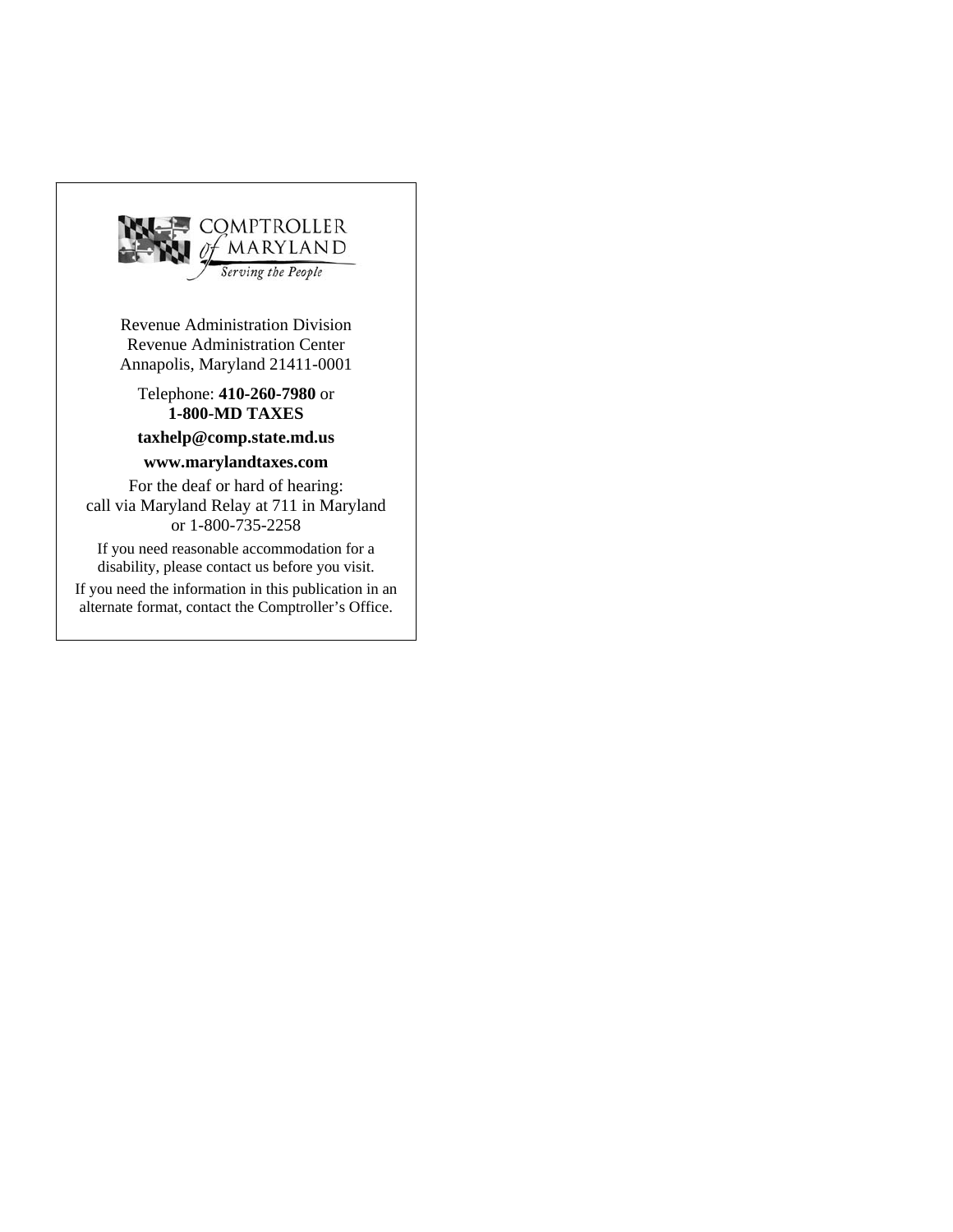# **Maryland Incom e Tax Subtraction Modification Point System Reporting Program Individual End-of-year Points Report**

**(Attach to Maryland return)** 

|  | $\frac{1}{2}$ Years of service expansion of the SNC Service expansion of service expansion of service expansion of $\frac{1}{2}$ Years of service expansion of $\frac{1}{2}$ Years of service expansion of $\frac{1}{2}$ Years of service exp |  |
|--|-----------------------------------------------------------------------------------------------------------------------------------------------------------------------------------------------------------------------------------------------|--|
|  | Fire/Rescue/EMS Dept.                                                                                                                                                                                                                         |  |
|  | <b>Points Credits</b>                                                                                                                                                                                                                         |  |
|  | (Do not exceed maximum)                                                                                                                                                                                                                       |  |
|  |                                                                                                                                                                                                                                               |  |
|  |                                                                                                                                                                                                                                               |  |
|  |                                                                                                                                                                                                                                               |  |
|  |                                                                                                                                                                                                                                               |  |
|  |                                                                                                                                                                                                                                               |  |
|  |                                                                                                                                                                                                                                               |  |
|  |                                                                                                                                                                                                                                               |  |
|  |                                                                                                                                                                                                                                               |  |

\_\_\_\_\_\_\_\_\_\_\_\_\_\_\_\_\_\_\_\_\_\_\_\_\_\_\_\_\_\_\_\_\_\_\_\_\_\_\_\_\_\_\_\_\_\_\_\_\_\_\_\_\_\_\_\_\_\_\_\_\_\_\_\_\_ \_\_\_\_\_\_\_\_\_\_\_\_\_\_\_\_\_\_\_\_\_\_\_\_\_\_\_\_

Authorized departmental official Date **\_\_\_\_\_\_\_\_\_\_\_\_\_\_\_\_\_\_\_\_\_\_\_\_\_\_\_\_\_**

Department point system coordinator Date

Qualified: Yes No

This form shall be sent to each individual member by February 15. Report subtraction modification of \$3,500.00 on line for "Other subtractions" of Maryland Form 502.

**\_\_\_\_\_\_\_\_\_\_\_\_\_\_\_\_\_\_\_\_\_\_\_ \_\_\_\_\_\_\_\_\_\_\_\_\_\_\_\_\_\_\_\_\_\_**